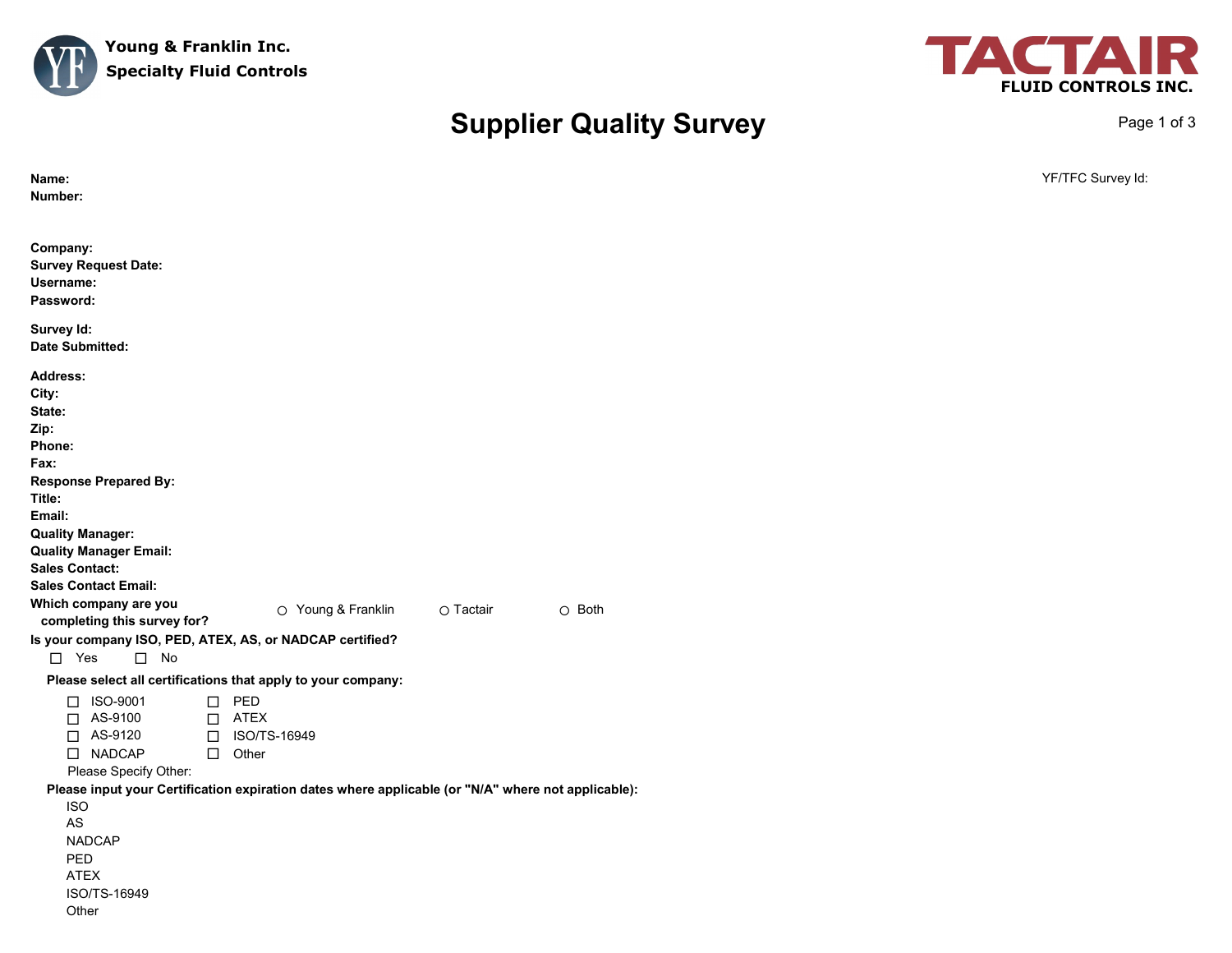



## **Supplier Quality Survey**

Page 2 of 3

| Name of registrar:<br>Copy of certification(s):                                                                                                                                                                                                                                                                                                                                                                                                                                                                                                                                                                                                                                                                                                           |         |                                                                             |                                                                                      |
|-----------------------------------------------------------------------------------------------------------------------------------------------------------------------------------------------------------------------------------------------------------------------------------------------------------------------------------------------------------------------------------------------------------------------------------------------------------------------------------------------------------------------------------------------------------------------------------------------------------------------------------------------------------------------------------------------------------------------------------------------------------|---------|-----------------------------------------------------------------------------|--------------------------------------------------------------------------------------|
| Do you have a documented procedure for sub-tier supplier risk management?<br>$\Box$ Yes<br>$\square$ No<br>Do you have a business continuity plan?<br>$\Box$ Yes<br>$\Box$ No<br>Do you have a counterfeit parts procedure or policy?<br>$\Box$ Yes<br>$\square$ No<br>Is your company considered a large or small business concern?<br>"Small business concern" means a concern, including its affiliates, that is independently<br>owned and operated, not dominant in the field of operation in which it is bidding on<br>Government contracts, and qualified as a small business under the criteria and size<br>standards in 13 CFR part 121 (see 19.102).<br>Refer to http://www.sba.gov/content/table-small-business-size-standards<br>$\Box$ Small |         |                                                                             |                                                                                      |
| $\Box$ Large<br>Does your company perform any of the following processes?<br>$\Box$ Heat Treat<br>Soldering<br>$\Box$<br>$\Box$ X-Ray Inspection<br>Welding<br>$\Box$<br><b>Magnetic Particle</b><br>$\Box$<br>Ultrasonic Inspection<br>□<br>$\Box$ None<br>If yes, do you have written process procedures?<br>$\square$ Yes<br>$\square$ No                                                                                                                                                                                                                                                                                                                                                                                                              |         | Plating<br>$\Box$<br><b>Brazing</b><br>$\Box$<br>EDM<br>$\Box$              | Liquid Penetration Inspection<br>$\Box$<br>Impregnation<br>$\Box$<br>$\Box$ Painting |
| Total plant area:<br>Number of buildings:<br><b>Estimated percentage of present</b>                                                                                                                                                                                                                                                                                                                                                                                                                                                                                                                                                                                                                                                                       | sq. ft. |                                                                             |                                                                                      |
| production capacity:<br><b>Estimated annual sales:</b><br>Number of employees:<br><b>Design Engineering</b><br><b>Manufacturing Engineering</b><br><b>Research &amp; Development</b><br><b>In-Process Inspection</b><br><b>Work Schedule:</b>                                                                                                                                                                                                                                                                                                                                                                                                                                                                                                             | $\%$    | <b>Purchasing</b><br><b>Production</b><br><b>Quality Assurance</b><br>Other |                                                                                      |
| Shifts:<br>Hours:<br><b>Work Days:</b><br>Do you have a FAA Repair Station certificate?<br>Yes<br><b>Certificate Number:</b><br>П.<br>П.<br>No<br>Copy of certificate:                                                                                                                                                                                                                                                                                                                                                                                                                                                                                                                                                                                    | through |                                                                             |                                                                                      |
| Do you have an approved FAA drug & alcohol policy?<br>$\Box$ Yes<br>$\Box$ N/A<br>Plan Id#:<br>$\Box$<br>No                                                                                                                                                                                                                                                                                                                                                                                                                                                                                                                                                                                                                                               |         |                                                                             |                                                                                      |
| Please select which major customers have approved your company's Quality Assurance System:<br>$\Box$ Gulfstream<br>□<br><b>Beechcraft</b>                                                                                                                                                                                                                                                                                                                                                                                                                                                                                                                                                                                                                 |         |                                                                             | Messier-Bugatti-Dowty/SAFRAN Landing Systems<br>□                                    |